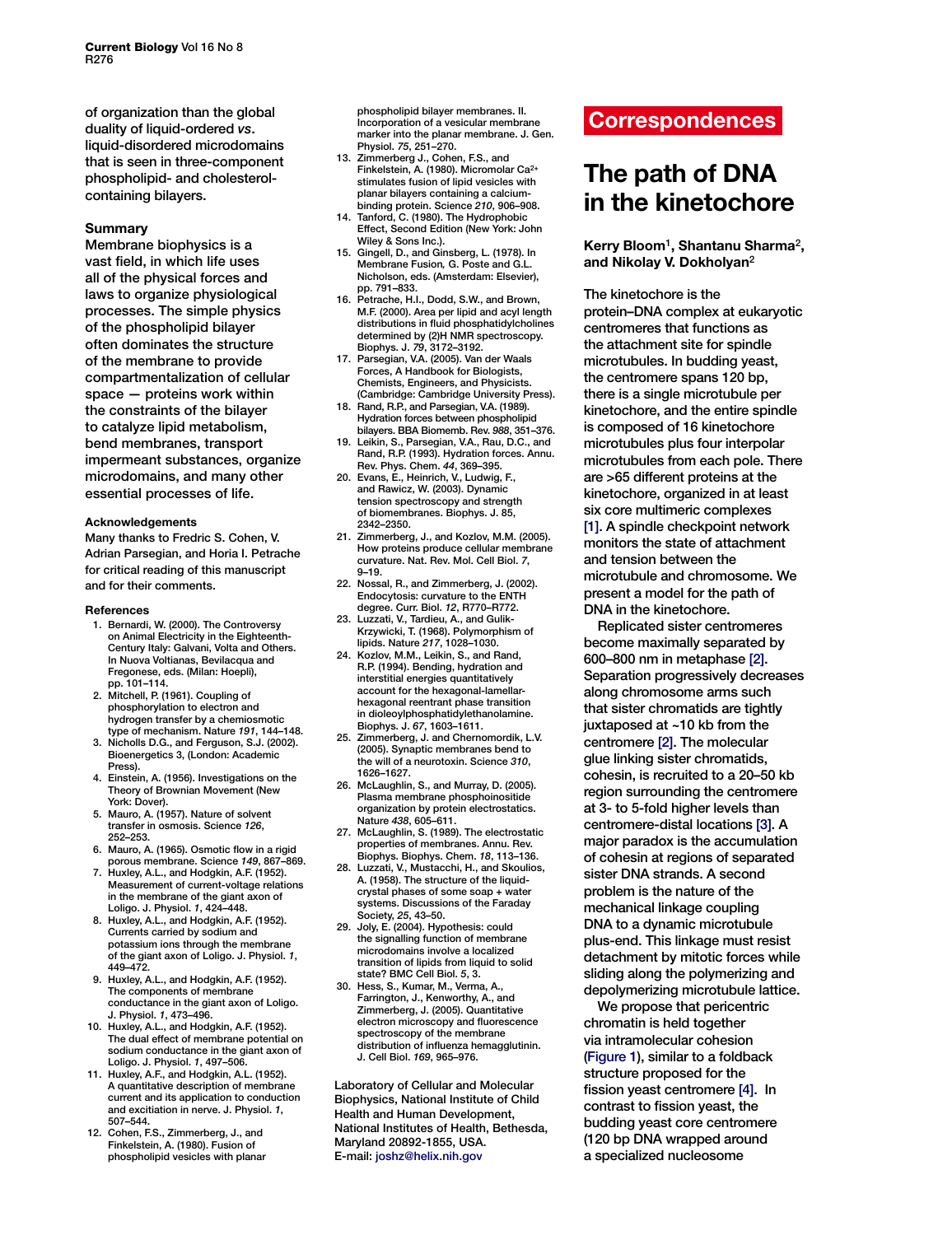<span id="page-1-0"></span>containing two molecules of the centromere-specific histone H3 variant, Cse4) and flanking chromatin may adopt a cruciform configuration in metaphase.

Centromeric DNA is sharply bent around the Cse4 nucleosome by the CBF3 protein complex [\[5\]](#page-2-0), forming the apex of the putative centromere-loop (C-loop). The C-loop would be approximately 22 nm in diameter (twice the diameter of a nucleosome) and held together through intramolecular cohesin bridges (Figure 1). To account for the measured distance between replicated sister centromeres, a transition zone 7–8 kb from the centromere-specific nucleosome marks the conversion from intra- to inter-molecular bridges. 7–8 kb of DNA wound 1.65X around the histone octamer is approximately 300–400nm long (~2.3 µm of B-form DNA, or 7- fold nucleosomal compaction). The proposed intramolecular linkage is therefore consistent with the appearance of separated centromeres, the apposition of DNA markers 10 kb from the centromere, and the increased concentration of cohesin at the centromere. Two alternative forms of cohesin have recently been proposed [\[6\],](#page-2-0) perhaps reflecting the different substrates dictated by centromere-flanking chromatin vs. chromosome arms.

The budding yeast centromere is unique in having a single Cse4-containing nucleosome [\[7\].](#page-2-0) We derived a structural model of the centromeric nucleosome to evaluate whether the path of DNA around the nucleosome core particle is compatible with the C-loop (see Figure S1 in Supplemental Data published with this article online). The model structures of Cse4 and the centromeric nucleosome core particle are deposited in the protein data bank at<http://www.rcsb.org> (PDB ID code 2FSB and 2FSC, respectively). The highly charged Cse4 tails are clustered at the exit and entry sites of the nucleosome, where they may restrict the mobility of the nucleosome as well as promote intramolecular cohesion by bending linker DNA (see the model in Supplemental Data). Thus Cse4, together with CBF3, may



Figure 1. Proposed structure for centromere DNA in the kinetochore.

(Top) Bi-oriented sister chromatids adopt a cruciform structure. Centromere-flanking chromatin is held together by intrastrand cohesin bridges, and chromosome arms by interstrand cohesin bridges. The transition between these two regions in budding yeast is mobile and on average 7 kb from the centromere core. (Bottom) The Cse4-containing nucleosome (orange circle) and flanking nucleosomes (green circles) are proximal to the microtubule plus-end. The microtubule (left) is encompassed by the Dam1 ring (pink) [\[15,16\]](#page-2-0) and elongated Ndc80 rods (purple) [\[17\].](#page-2-0) Binding of CBF3 complex (black), bends centromere DNA ~55° [\[5\],](#page-2-0) forming a C-loop of chromatin held together by intrastrand cohesin (yellow rings). Additional kinetochore complexes (Coma and Mind in tan and blue, respectively) are proposed to link CBF3 and the C-loop to Ndc80, Dam1, and other linker complexes at the microtubule plus-end.

stabilize the nucleosome core and direct the path of the DNA as it enters and exits the nucleosome.

This model predicts that Cse4 (a CENP-A homolog) is proximal to the microtubule plus-end. The CENP-A homologs in *D. melanogaster* (CID) and *C. elegans* (HCP-3) face poleward on the mitotic chromosome [\[8,9\].](#page-2-0) However, unlike a single Cse4 containing nucleosome in budding yeast, CENP-A nucleosomes are interspersed with blocks of histone-H3 nucleosomes [9]. The degree of DNA bending as DNA enters and exits the canonical CENP-A nucleosome (see Figure S1) may dictate whether single or multiple CENP-A nucleosomes comprise the kinetochore. CENP-A is highly divergent [\[10\],](#page-2-0) indicating potential changes in its molecular architecture in different species.

Several specialized chromosome domains are organized into loop structures, including the T-loop of

telomere DNA [\[11\]](#page-2-0) and the DNA loops that characterize lampbrush chromosomes. Evidence for a centromeric DNA loop can be found in a deletion analysis of dicentric chromosomes [\(\[12\]](#page-2-0) and J.A. Brock, unpublished observations), which undergo a breakage–fusion–bridge cycle leading to chromosome rearrangements, with the predominant outcome being loss of one entire centromere and flanking DNA. Deletions arising from two DNA double-strand breaks within the C-loop are consistent with these findings. Thus, similar to the 8-kb deletion blocks of T-loops at the telomere [\[11\],](#page-2-0) *in vivo* deletions that remove large domains of one centromere from dicentric chromosomes are indicative of loss of a structural element.

A corollary of the model is that the tip of the C-loop may be mobile relative to the chromosome axis [\(Figure 2\)](#page-2-0). A change in the position of the transition zone